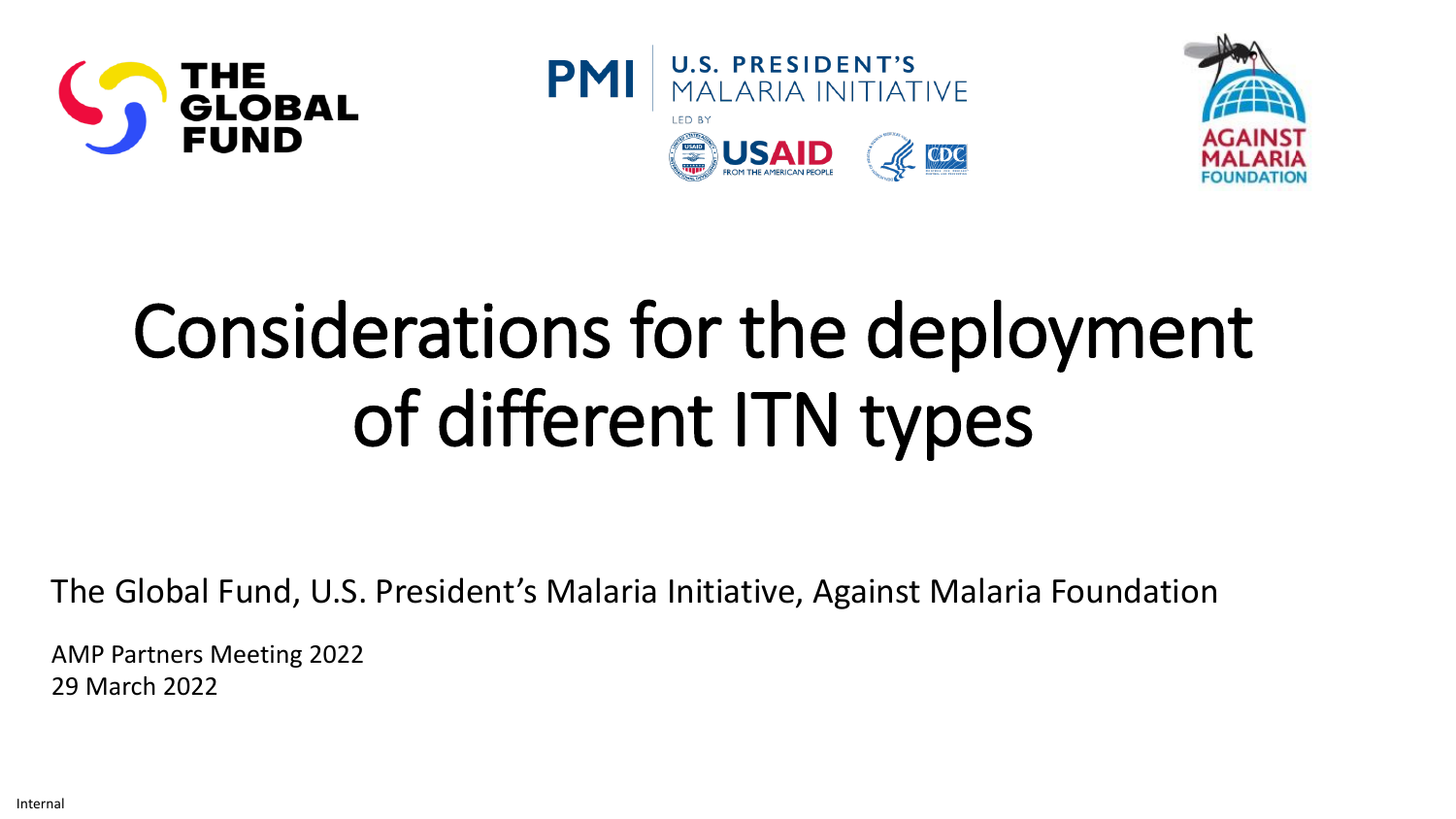### **Outline**

- 1. Overview of recent financing of ITN types
- 2. Financers' updates
	- TGF Htin Kyaw Thu
	- PMI Lilia Gerberg
	- AMF Julian Austin
- 3. DRC Example
- 4. Considerations
- 5. Questions

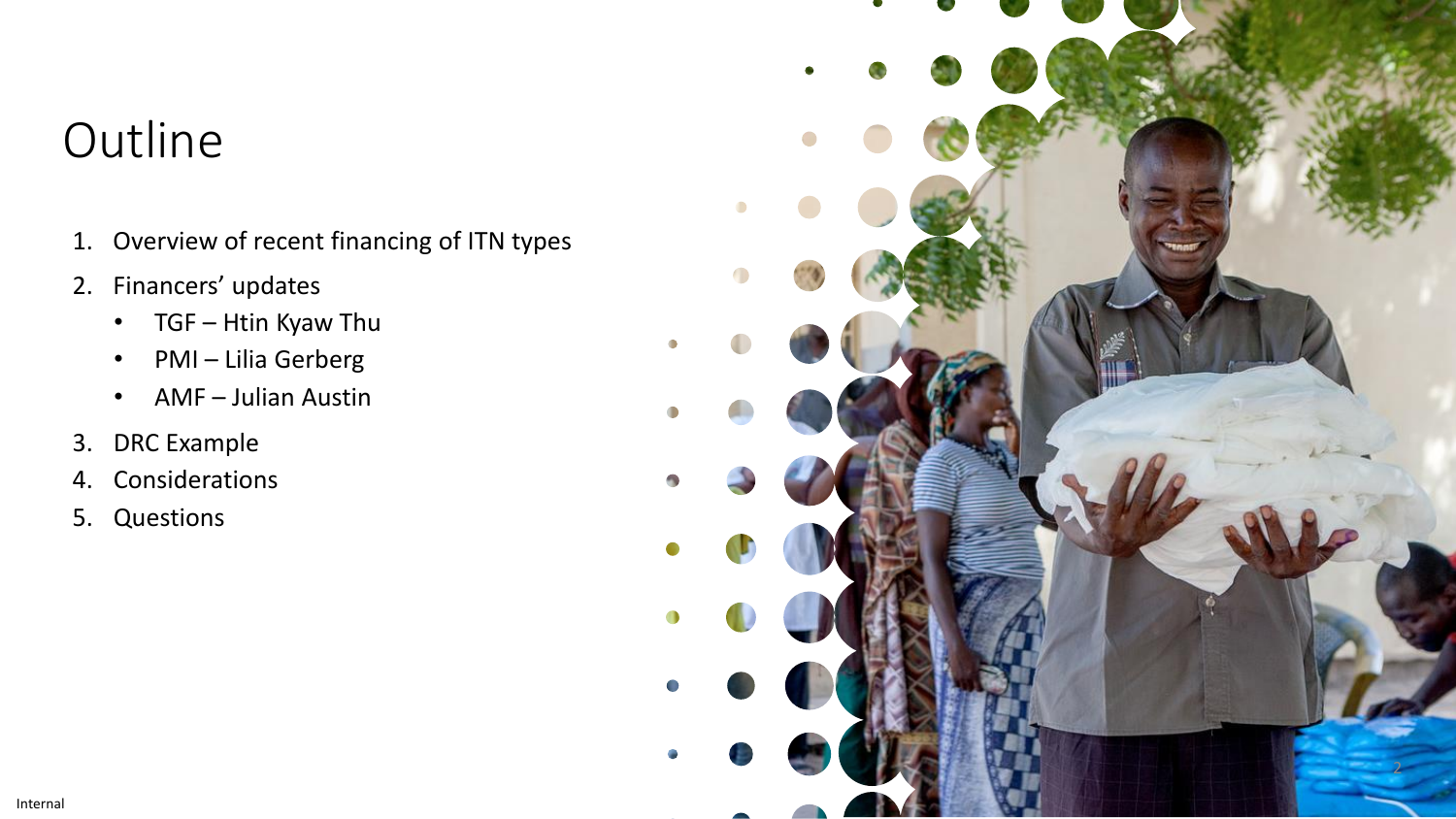## 1. Overview of financing by ITN type



- Since 2018, the proportion of shipments of new types of nets has been increasing relative to pyrethroid-only nets across financiers
- In 2021, of the 205+M nets shipped, 94M were PBOs and almost 19M were dual a.i.
- We expect this trend to continue

*John Milliner AMP Net Mapping Data downloaded 21 March 2022: https://allianceformalariaprevention.com/working-groups/net-mapping/*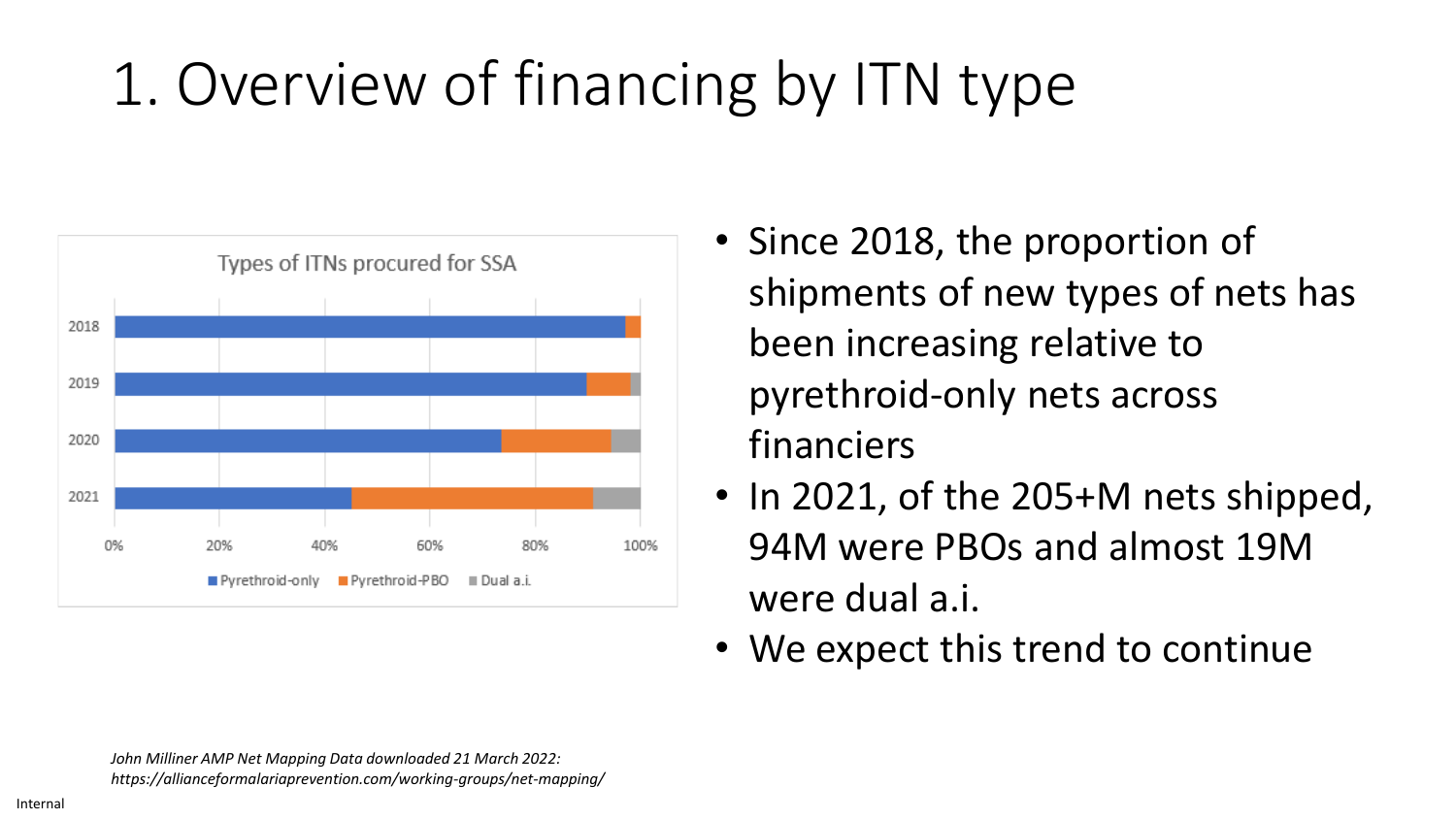## 2. Financer update: The Global Fund



#### Pyrethroid-only ITNs

• Areas/countries where no pyrethroid-resistance has been detected or is the only affordable product to ensure target population coverage

#### Pyrethroid-PBO ITNs

• Supported where countries have entomological data demonstrating alignment with WHO considerations

#### Dual ai nets

- Currently only supported for grants receiving top up funding (New Nets Project / Net Transition Initiative)
- Support is limited based on production capacity and NNP/NTI budgets
- Targeted towards countries with higher transmission and demonstrated pyrethroid resistance
	- o NMC/EP leads decision on where in country the products are targeted most prioritize the higher transmission areas and take operational considerations into account
- Once WHO policy recommendation is in place, full product costs will be covered by country grants.

#### Financing plans under current grants (note ITN can change following reprogramming etc.)

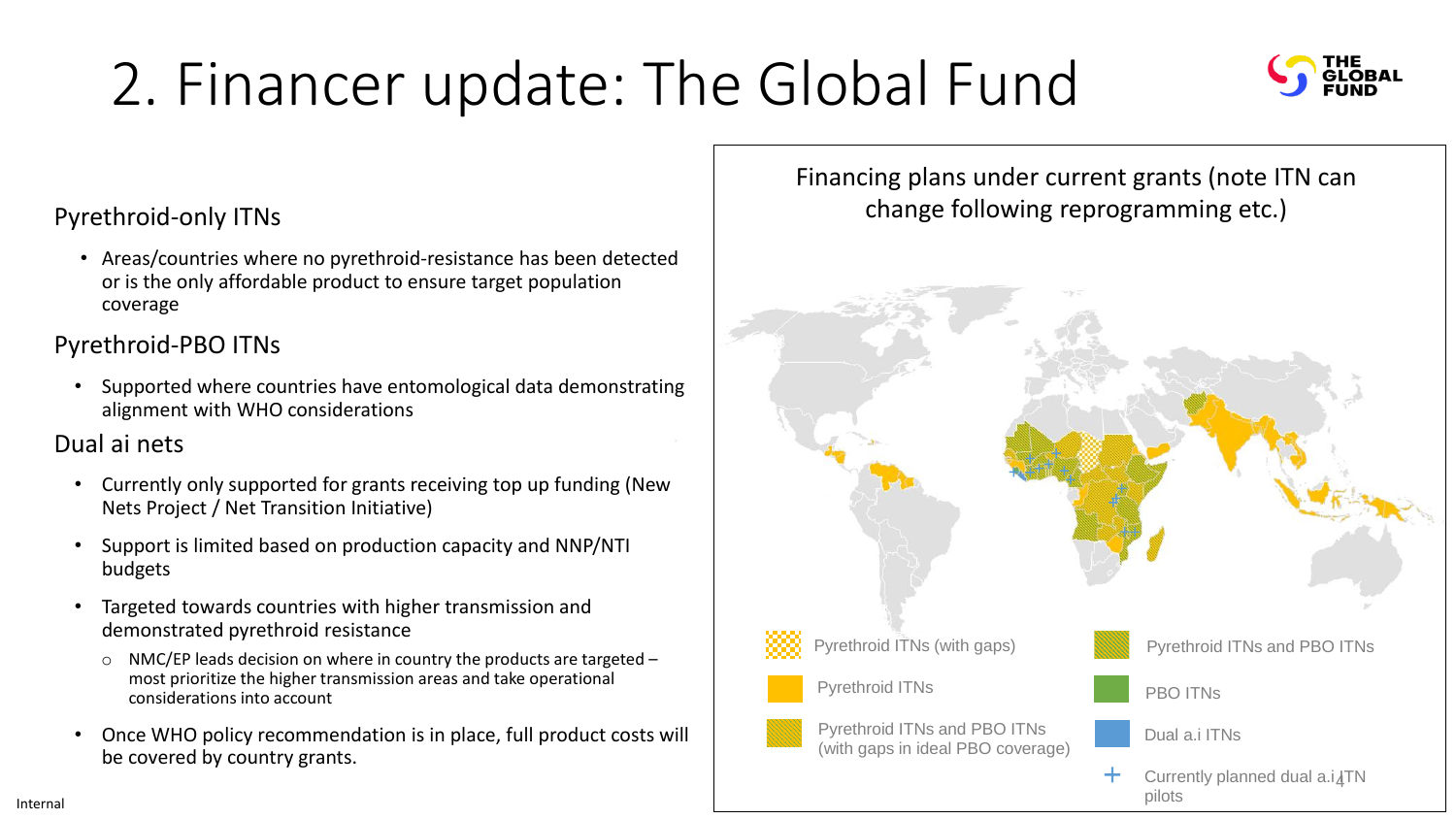### 2. Financer update: The Global Fund



- Strong support for ensuring as many as possible 'more effective' ITNs can be procured for pyrethroid resistant areas whilst maintaining programmes' coverage targets
- Strong recommendation is that countries maintain coverage with the more effective tool in successive campaigns in same areas (i.e., not switching back to previous tools)
- If not covered by other financing, entomological monitoring should be included in Global Fund grants
- Generally, co-deployment of ITNs (any type) and IRS not recommended, but exceptions (+)
- In line with WHO guidance: preferential selection of ITN by type of pyrethroid is not supported
- Procurement policy:
	- WHO pre-qualified products
	- A range of 'standard' sizes
	- White, blue or green
	- With or without hooks and strings
- Requests for certain fabric, or for sizes or shapes outside of the standard range, need to be supported by data showing impact of the characteristic in question on differential net use or durability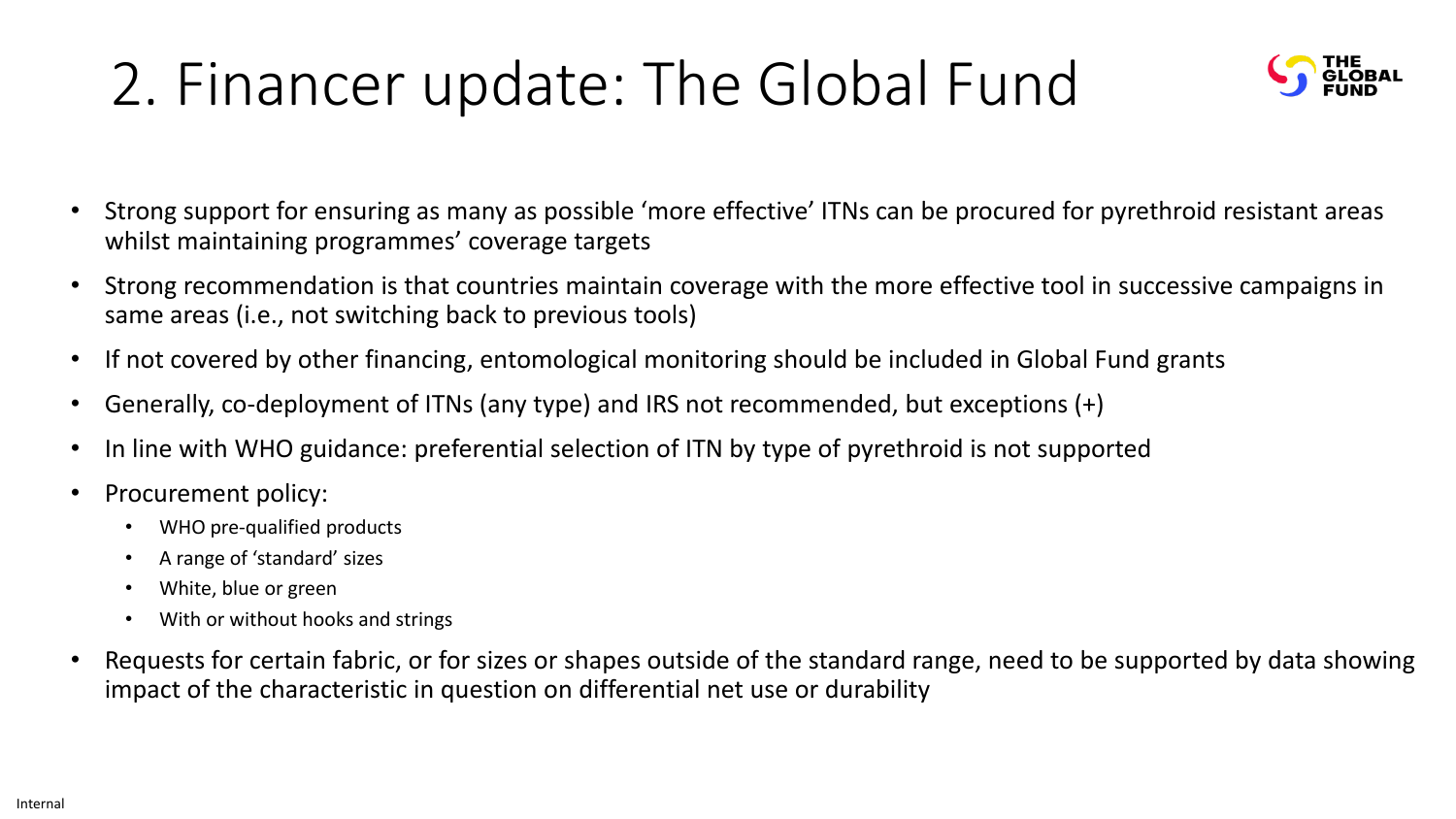### 2. Donor update: PMI



#### **PMI procurement policy**

- Requires that ITN products be on WHO PQ list of Prequalified Vector Control Products
- PMI reserves the right to apply additional criteria
- Policy is consistent with 2021 WHO MPAG recommendations on non-inferiority evaluations of vector control tools

#### **ITN selection**

- Pyrethroid-only ITNs and PBO: similar to GF (ento data)
- Dual a.i. nets
	- Countries can procure as data and funding allows
	- Availability limited by production capacity and lead time
	- NNP structure that allows co-pay to be available to PMI until the end of CY 2022; NTI only supports Global Fund grants, thus, will not be a co-pay for PMI starting in CY 2023



#### **PMI active and planned procurements (FY21/22)**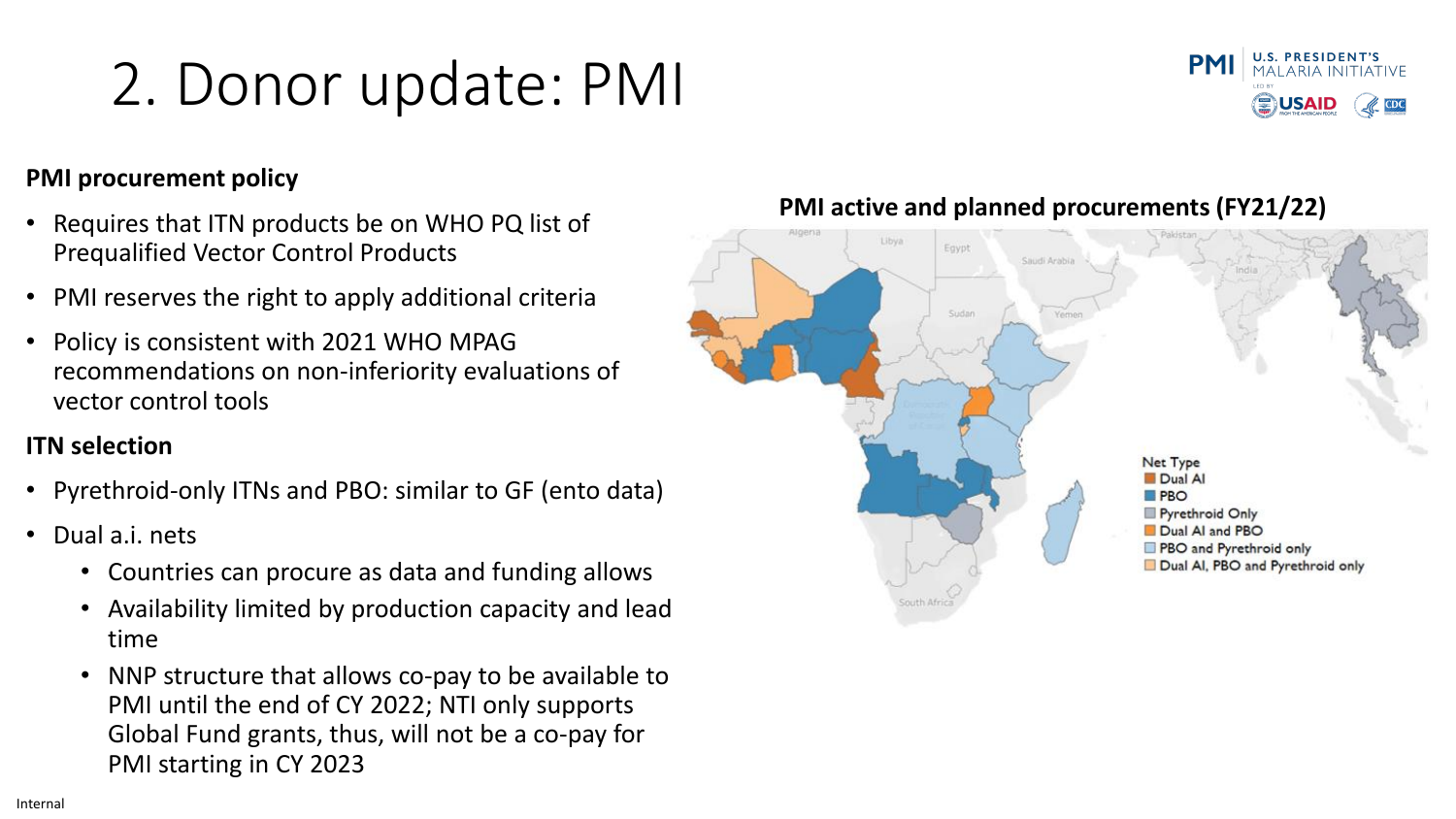### 2. Donor update: PMI



- PMI prioritizes entomological monitoring as a core investment
	- Supports mosquito surveillance in 252 sites and insecticide resistance monitoring in 262 sites
- Insecticide resistance monitoring data guides selection of optimal ITN products
- PMI supports transition to new types of ITNs, where supported by insecticide resistance monitoring data, as funding allows, and in coordination with national programs and other partners
	- In FY 2021, PMI delivered more than 44 million new types of nets to 15 partner countries, accounting for approximately 94% of total nets delivered by PMI
- Once countries transition, should be prepared to sustain shift to new types of nets
- Co-deployment of IRS with new types of ITNs not currently recommended
	- Limited evidence of additive impact, resource limitations, potential antagonistic effect between pirimiphos-methyl and PBO synergist
- PMI will procure ITNs with a specified pyrethroid
	- If the country's susceptibility testing data show a difference in anopheline mortality between the pyrethroids
- PMI supporting ongoing durability monitoring and initiating streamlined protocol to focus on insecticidal content of new types of nets (e.g., Liberia, Malawi, Nigeria, Senegal)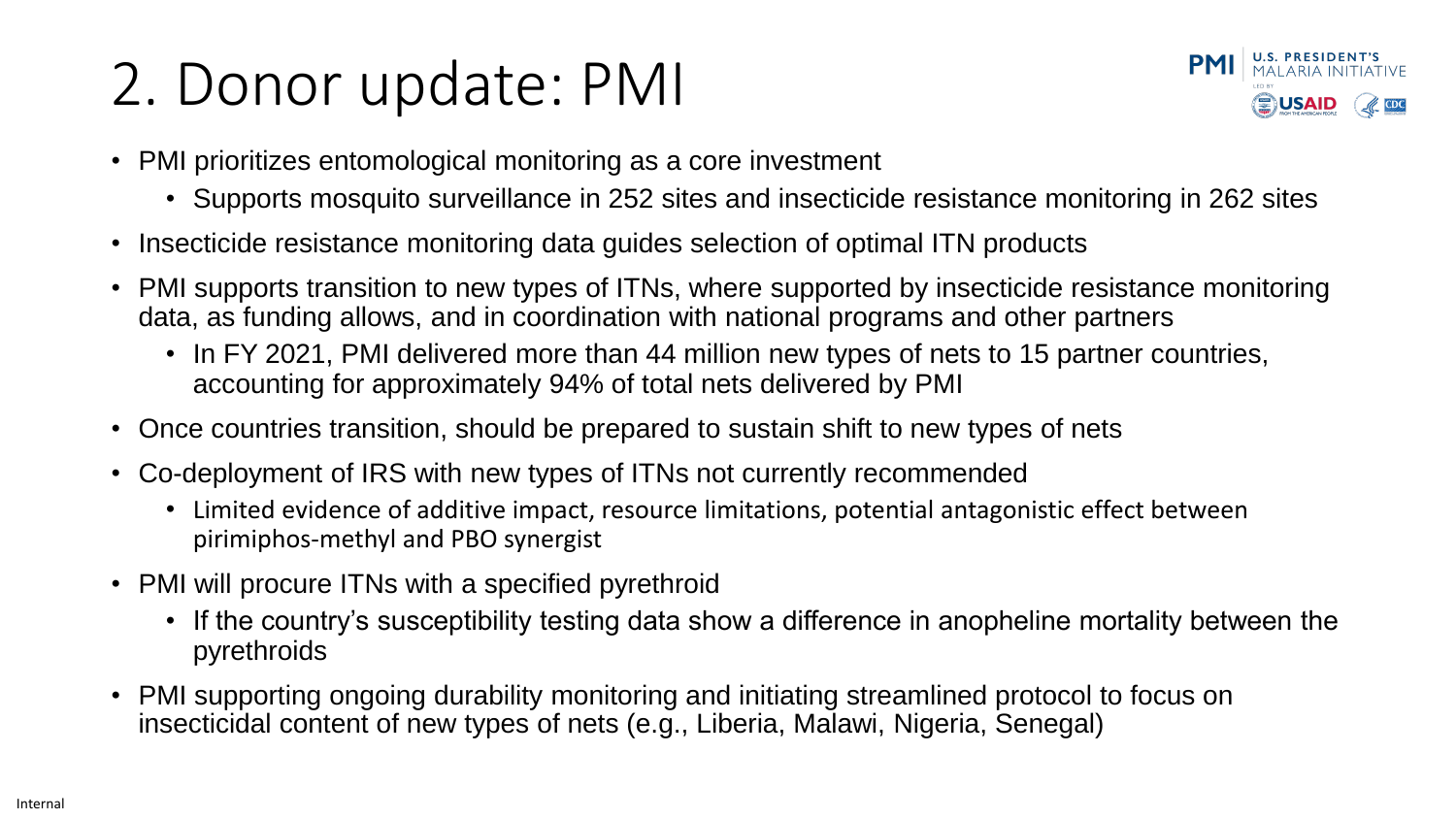### 2. Financer update: AMF



### **AMF approach for net selection**

- 1. Discussions with country
- 2. Analysis of malaria information
- 3. Analysis of net tendering information
- 4. Cost effectiveness estimates
- 5. Discussions with country and co-funding partners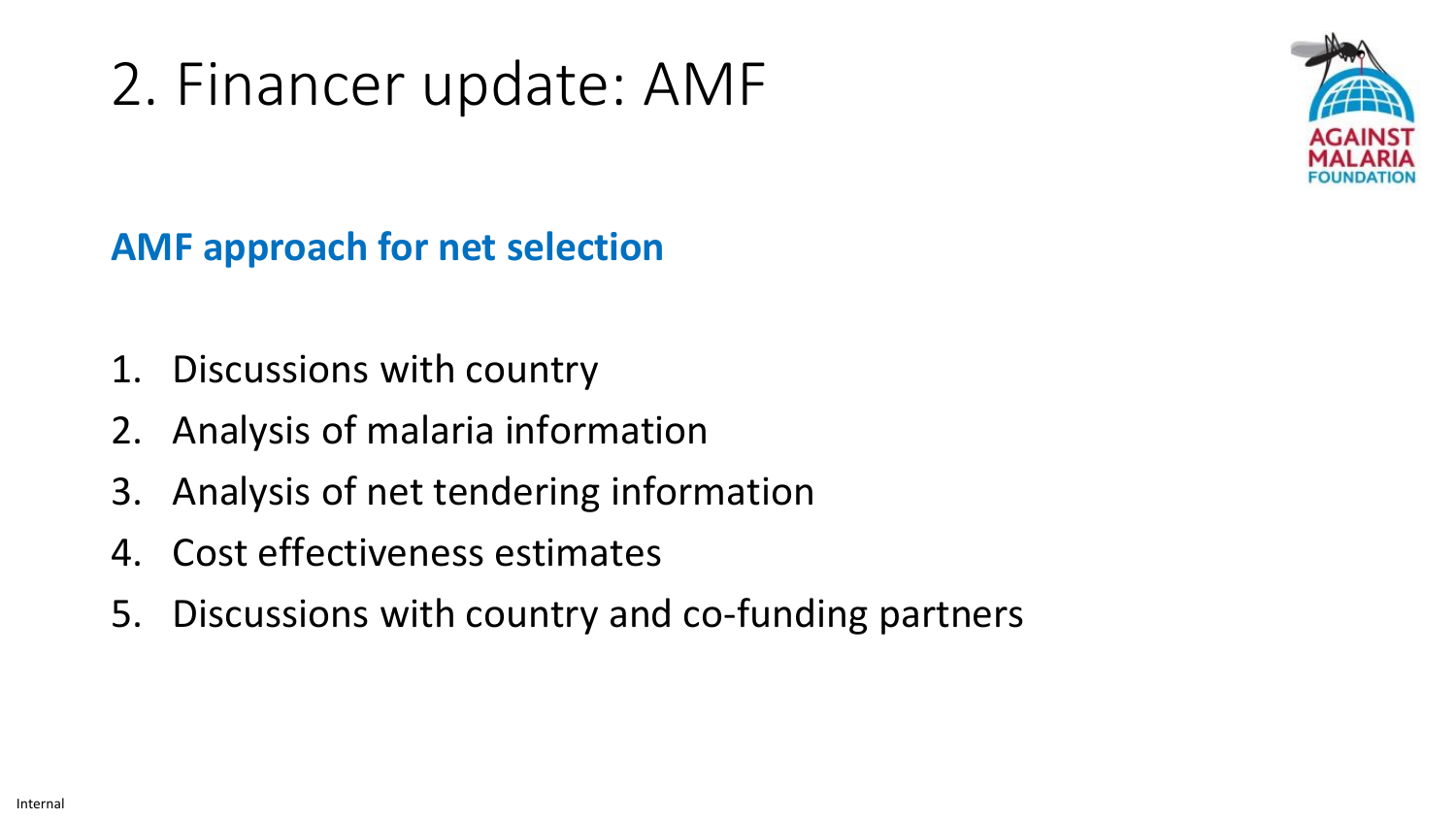### 2. Financer update: AMF



- Try to follow the data, willing to invest additional funds where justified
- Keen to foster innovation to help achieve a varied range of products on the market so that nets can be targeted
- Future research such as more entomology and alternative / less expensive monitoring (e.g. using ANC data) would support decision making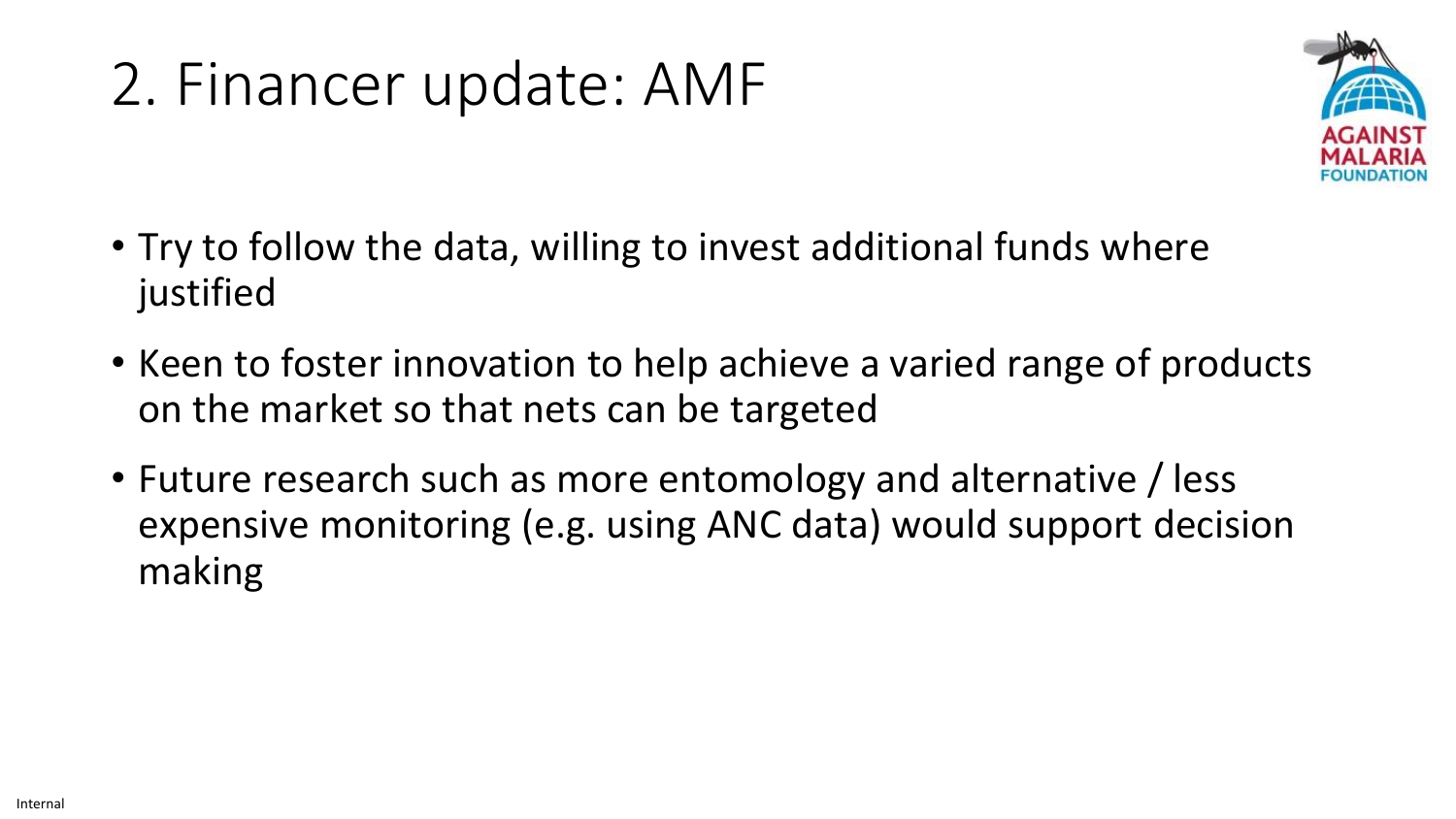### 3. Country Example – DRC, Sud Ubangi

- Very high malaria incidence, mortality, and prevalence
- NMCP, with support from AMF and the Global Fund, distributed standard and PBO ITNs in Sud Ubangi province in May 2020
- *Institut National de Recherche Biomedicale* (INRB)/PMI VectorLink and Liverpool School of Tropical Medicine (LSTM) collaborating on a study to monitor ento and epi impact and net durability
- For 2022/23 campaign, resistance data and net information showed that PBO or dual a.i. cost effective, decision taken for 50% PBO nets, 50% dual a.i.



*2020 distribution 50% standard 50% PBO*

*Monitoring in place*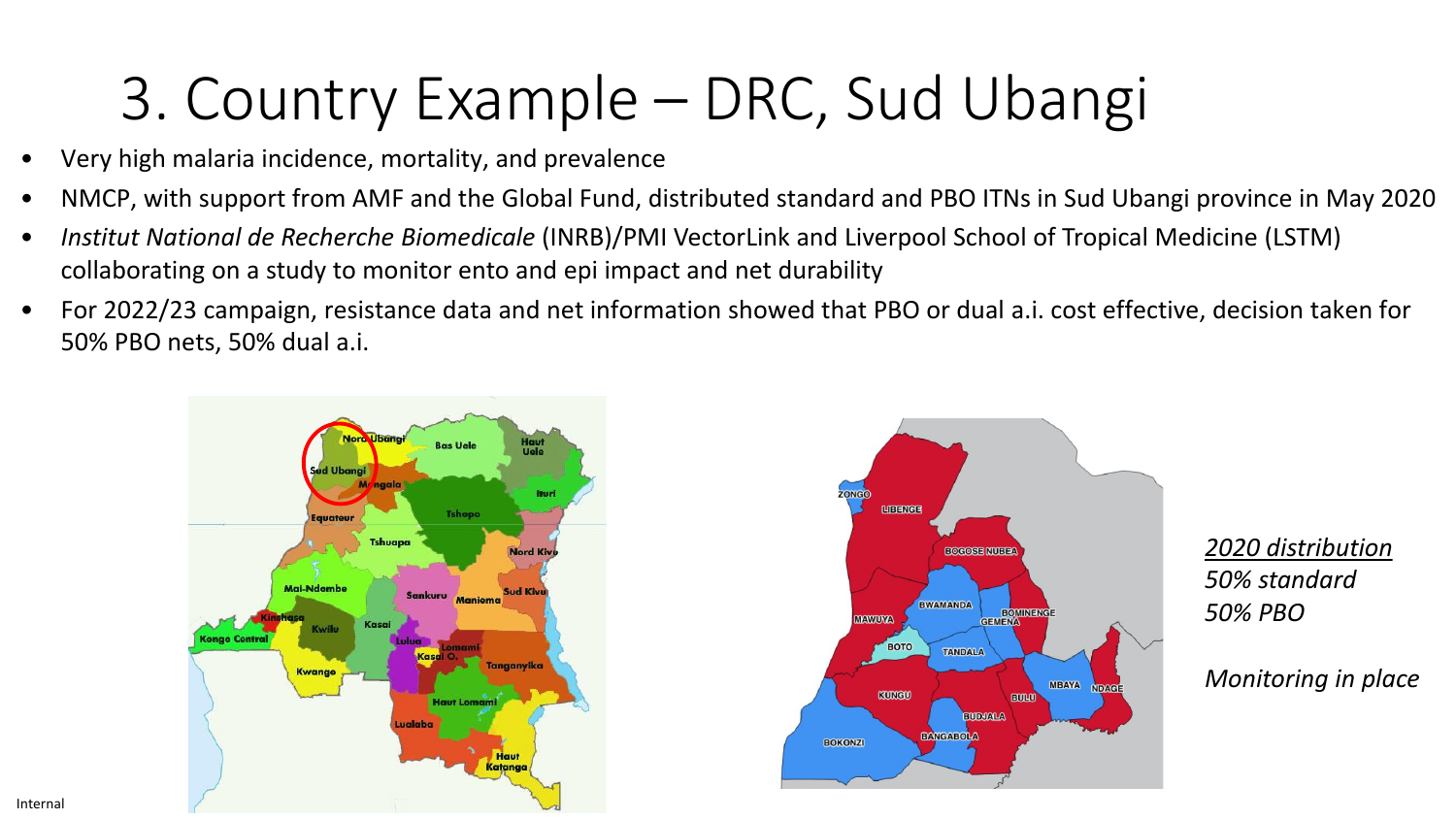### 3. Country Example – DRC Best Practices

- Partnership at national and provincial levels
- PNLP led the partnership discussions
- Data collection and collaboration
	- PMI supports ento monitoring; shares with NMCP, AMF, TGF to inform decision-making
	- Resistance data increasingly showing high resistance to pyrethroids; PBO effectiveness varies per province
- Cost effectiveness estimates suggest PBO or dual a.i. nets effective in high burden high resistance areas
- Frequent discussions to coordinate types of nets and timing
	- Production capacity and lead time a factor
- Procurement plans:
	- AMF: Continue to follow the data and select province by province: on recent orders, high proportion PBO/dual a.i.
	- PMI: 2020 and prior: all standard nets; 2021: 1.14M dual a.i. (Nord Ubangi); 2022: 3M PBOs (various provinces)
	- GF: 100% PBO ITNs for 2022 campaign and routine nets; distribution costs for TGF and AMF financed nets in 21-23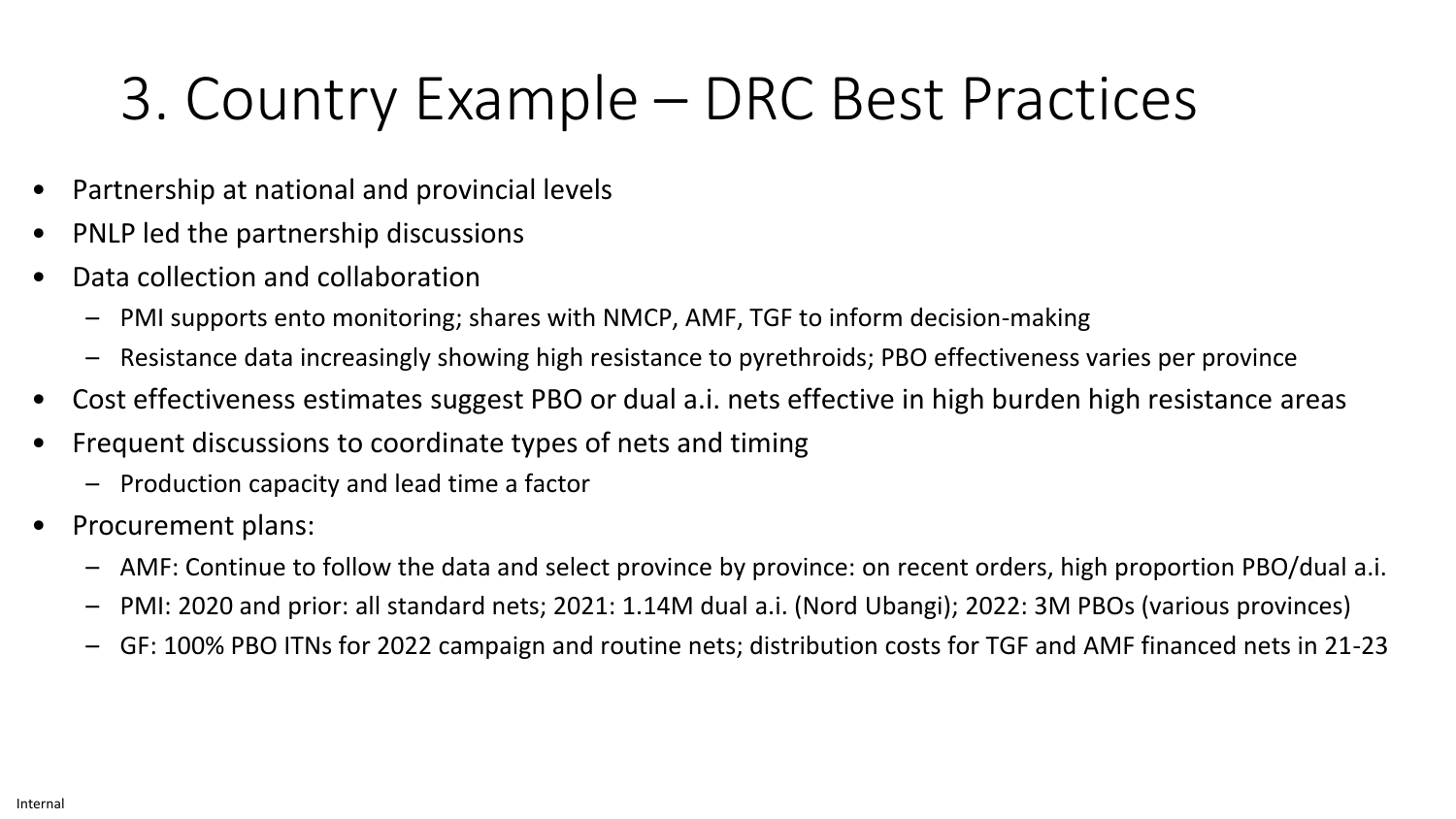### 4. Considerations around ITN selection

#### Diverse ITN products



#### Diverse IRS products

![](_page_11_Picture_4.jpeg)

Chemoprevention, vaccine, newer tools Increasing options at different price points:

- ➢ Important to understand relative cost-effectiveness both within vector control and beyond; some evaluation work planned, more likely needed
- ➢ Challenging to extrapolate cost-effectiveness results to diverse settings
- $\triangleright$  Current similarity of pyrethroid-PBO and dual a.i. price points
- Durability questions:
	- ➢ Differences in physical and chemical durability may affect coverage and relative cost-effectiveness
- Prioritizing within a limited budget:
	- $\triangleright$  How best to balance coverage with cost and the choice of the most effective tool
	- ➢ Programmes continue to prioritize coverage of all target population with at least one tool before 'upgrading' as many as possible; some changes in 'target population'
- Targeting withing country of multiple products and via multiple channels
	- $\triangleright$  HBHI modelling support; targeting to highest burden areas; importance of operational considerations